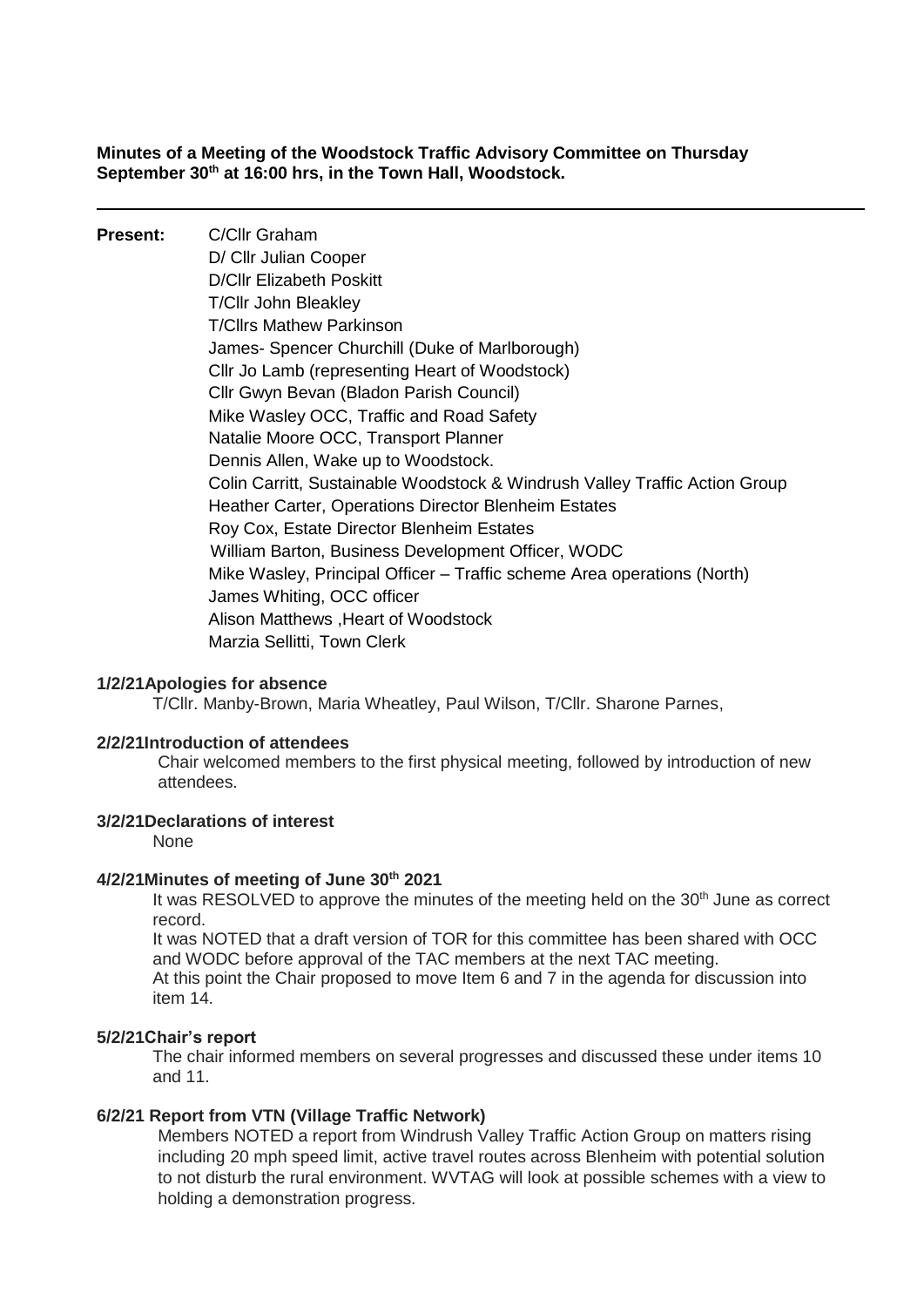It was NOTED that WTC will be consulted and there will be a Meeting with Blenheim and all villages surrounding to welcome their input in the scheme.

The VTN could be a model to be replicated, with connectivity routes to be potentially explored in Woodstock, to be facilitated and supported. The key partnership for Woodstock will be of course Blenheim.

## **7/2/21 Parking in Woodstock**:

A County Officer gave an overview of the Parking scheme to be possibly introduced in Woodstock. A map of the scheme was circulated to all members. The scheme will be based on a mixed dual use of parking for resident permits and general public. The use of charged parking will be only limited to 2 hrs time to ensure a turnaround of traffic and consequentially footfall in the town which would be more beneficial to businesses.

A member enquired about resident parking and permit holder for further clarification. It was observed that similarities with the parking scheme in Oxford City Council could be brought to Woodstock where relevant and possible.

Members spoke about the importance of a fair balance between business and residents permit holders and if 3 hrs permit could be more efficient than 2 hrs.

It was recognised that the introduction of a parking scheme would at last address long standing issues of parking in Woodstock.

Members NOTED that enforcement will be the key for this scheme to work. It was further NOTED that WTC would need to officially consider a proposal of a new parking scheme from OCC and to agree for a public consultation to be carried out in regards to the new parking scheme once the town council had approved the revised scheme which would now be worked on based on comments received.

## **8/2/21 A44 Oxford Street, Woodstock: Pedestrian safety enhancement measures**

It was NOTED that Town, District Councillors and County Councillor walked the spine of the A44 with a county highways officer to determine signs and other measures so that a scheme can be finalised. It was NOTED that this could entail a 2-stage process and that a 20mph reducing traffic speed could also be incorporated in this process. It was NOTED that a report was issued to the Town Council, where the Town Council will need to consider if it wishes to move this project further.

## **9/2/21 Burford Bridge Banning Orders**

Members NOTED an update from the Burford Experimental Weight Restriction. Further traffic monitoring to take place in Autumn 2021 using camera technology to provide greater detail the movement of the classification of 2 axle heavy good vehicles. Note the Burford ETRO will be returned to Cabinet Member Decisions in January/February 2022 for a final decision on the scheme.

# **10/2/21 Safety barriers at A44 the Causeway/Black Prince pub**

It was further NOTED that investigative work (trial bores) to the Black Prince bridge area would commence on 8th of October.

## **11/2/21 Highway repairs update**

Members NOTED a report from Highways, including Planned Works on carriageway. It was further NOTED that the lining programme has now been completed for this year and next year's programme would welcome requests for any site in need of refreshing.

## **12/2/21 Report from Blenheim**

Members noted the latest report on Blenheim's events and their impact on traffic in Woodstock. It was NOTED that the numbers of attendance for the horse trial event were predictable and the pre-sale did not indicate any signs for high challenge presented by